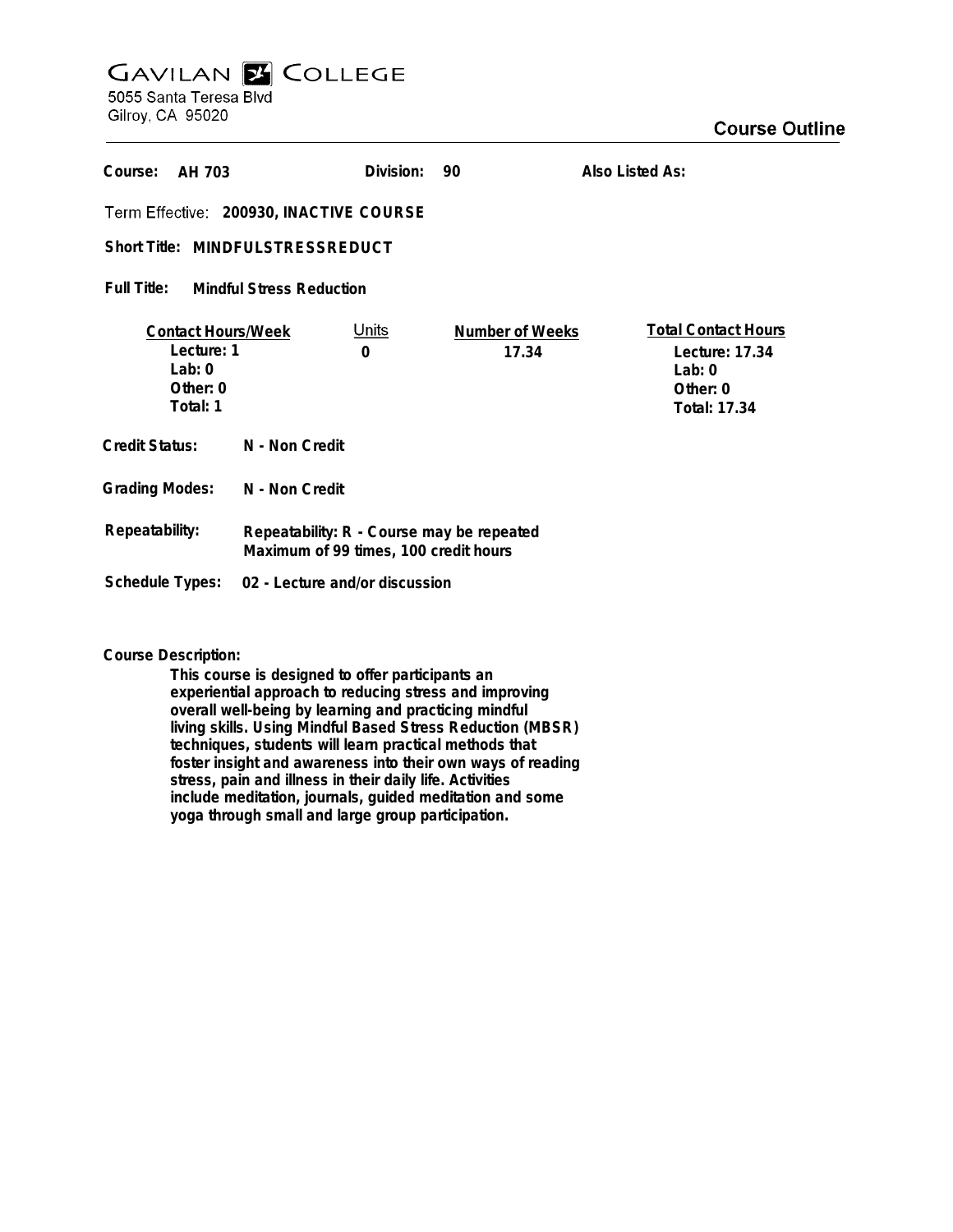**ARTICULATION and CERTIFICATE INFORMATION Associate Degree: CSU GE: IGETC: CSU TRANSFER: Not Transferable UC TRANSFER: Not Transferable PREREQUISITES: COREQUISITES: STUDENT LEARNING OUTCOMES: 1. Students will explore the mind/body relationship to stress, illness, pain management, general well-being and common stress triggers. ILO: 6, 7, 2, &1 Measure: Oral Report 2. Students will identify the relevance of mindfulness training in understanding and working with stress, illness, pain and well-being in daily life. ILO: 6, 7, 1, 4 & 7 Measure: Oral Report 3. Students will discover the benefits of experiential sessions involving meditation and journal writing. ILO: 6, 7, 1, & 2 Measure: Performance 4. Students will identify stress reactions and how they contribute to disease and learn "tools" to reduce symptoms of stress, anxiety and depression. ILO: 7, 2, 6 & 4 Measure: Oral Report 5. Students will make conscious choices responding to stress, learn non-judgmental attitudes towards thoughts and feelings to improve their ability to live with chronic illness and pain in their daily lives. ILO: 1, 6, & 7 Measure: Demonstration 6. Students will improve communication skills through group and dyadic process that can carry over into personal and work relationships. ILO: 1, 2, & 6 Measure: Demonstration TOPICS AND SCOPE: Inactive Course: 12/08/2008** 2.5 HOURS **Introductory Session, orientation and first mindful movement gentle stretch and guided body scan meditation. Assignment: Body Scan Meditation, Medical Symptoms Checklist and the 9 Dots Exercise.** 2.5 HOURS **The theme is perception. How you see or don't see things may determine the level of commitment that one will bring to the stress reduction program and the personal discipline required for participation.**

**Emphasis will be to establish the connection between stress reactivity**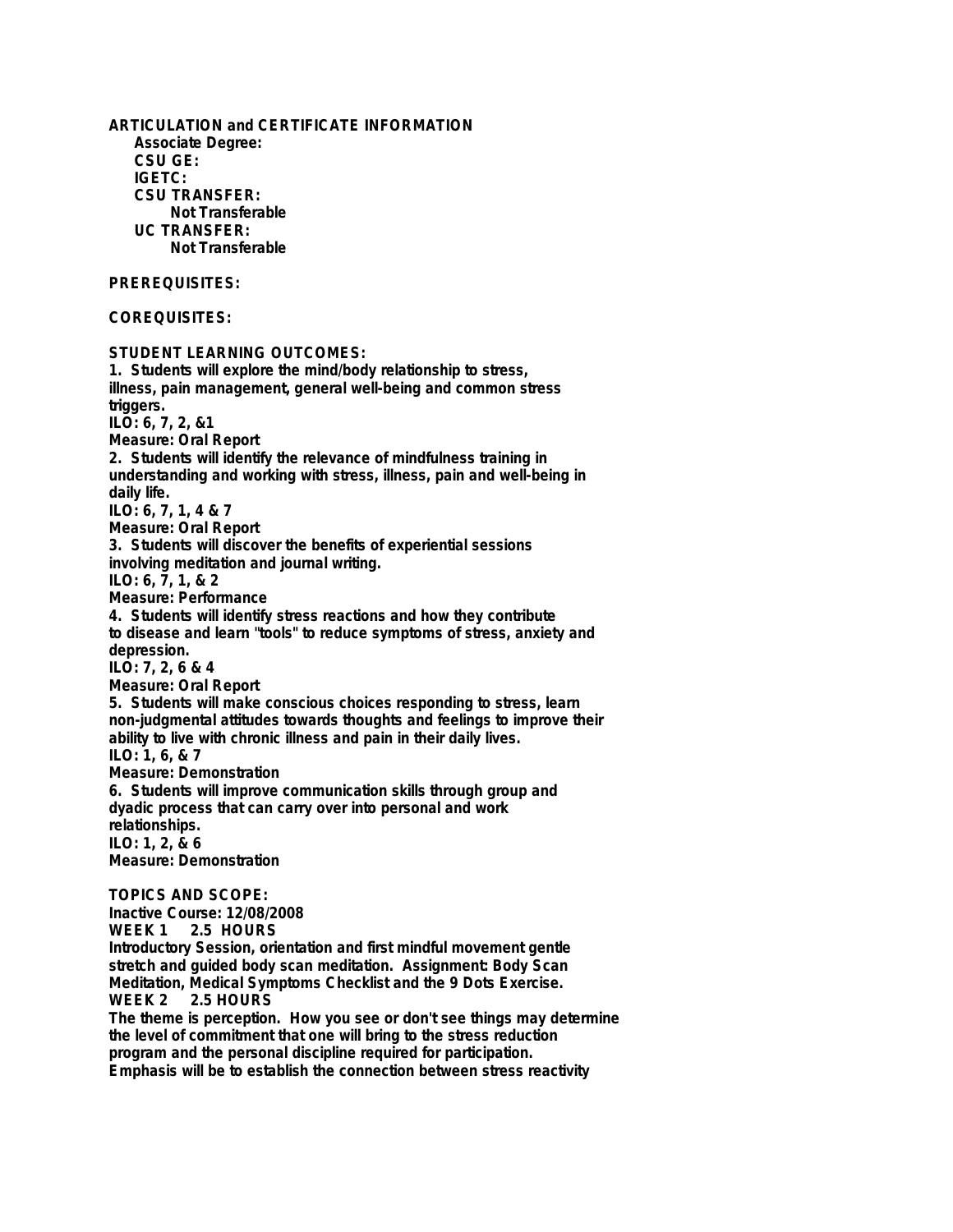**and recovery from stressors; it is not the stressors per se, but how we handle them. Prevention and the individual responsibility in health care issues will also be discussed. Practice meditation and mindful standing Yoga and practice with CD tapes.**

**WEEK 3 2.5 HOURS**

**Learning to live mindfully present, moment to moment will be discussed. Practice meditation and yoga exercises. Assignment handout Stress Diagram.**

### 2.5 HOURS

**How mindfulness relates to stress. Strategies to discuss stress reactivity/automaticity/mindfulness and how they feed the seeds of suffering. Practice meditation and yoga exercises. The exploration of the difference between reacting versus responding to stress.**

### **WEEK 5 2.5 HOURS**

**Reacting versus responding will be presented. A discussion of personal meaning of events as an influence on health and the importance of acknowledging one's negative feelings. The goal is to explore ways to transform reactivity into healthy responses and to let go of**

**expectations. Meditation and yoga exercises. Assignment Do Nothing for 15 minutes and Sitting Awareness.**

# **2-5 HOURS**

**Skillful communication and being aware of feelings and effectively expressing them will be practiced. Sitting and walking meditations and Aikido-based exercises will be introduced and practiced. Assignment to keep a log of all that is consumed: Food, media, relationships, etc. 2.5 HOURS** 

**Discussion of cultivating self-reliance, sitting meditation and mindful movement.**

**2.5 HOURS** 

**Students will plan how to integrate mindfulness practice into their daily lives. Closing assignments, evaluation and Medical symptoms checklist. Meditations and reflections will be practiced.**

# **METHODS OF INSTRUCTION:**

**The main method of instruction will be lecture with class participation involving the following: 30 minute meditations, journal writing, body movement (yoga), and small and large group discussions.**

# **REPRESENTATIVE TEXTBOOKS:**

**SUPPLEMENTAL DATA: Basic Skills: N Classification: L Noncredit Category: D Cooperative Education: Program Status: 2 Stand-alone Special Class Status: N CAN: CAN Sequence: CSU Crosswalk Course Department: CSU Crosswalk Course Number: Prior to College Level: Y Non Credit Enhanced Funding: N Funding Agency Code: Y In-Service: N**